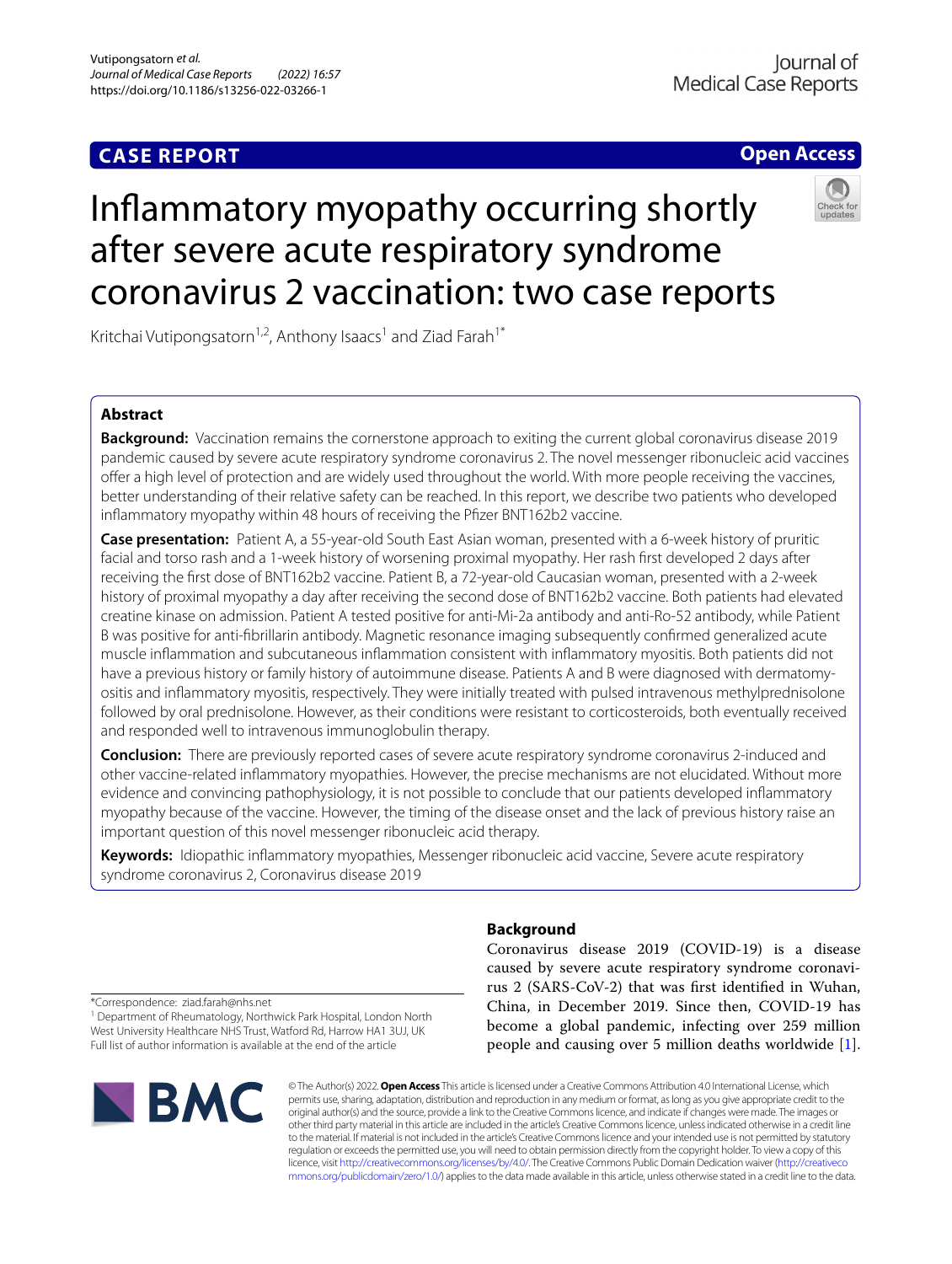

<span id="page-1-0"></span>Several vaccines against SARS-CoV-2 have been developed and approved, including the novel messenger ribonucleic acid (mRNA) vaccines. Studies have shown that these vaccines are safe, highly efective, and can avert serious symptoms of severe COVID-19, and reduce hospitalizations and mortality [[2\]](#page-4-1). In this case series, we describe two patients who developed idiopathic infammatory myopathy (IIM) within 48 hours of receiving the BNT162b2 vaccine.

# **Case presentation**

Patient A, a 55-year-old South East Asian (Filipino) woman, presented with a 6-week history of pruritic facial and torso rash and a 1-week history of worsening proximal myopathy. Her rash frst developed 2 days after receiving the frst dose of Pfzer BNT162b2 vaccine. She had a background of type II diabetes mellitus, stage IV chronic kidney disease (CKD), and asthma. There was no family history of autoimmune conditions. She had no drug allergies, regularly took amlodipine, omeprazole, aspirin, sodium bicarbonate, Humalog Mix50, semaglutide, and iron supplements, and used salbutamol inhalers when required. The patient was previously fit and well and worked as a nurse. She lived independently, denied any cigarette smoking and only consumed alcohol occasionally. The proximal power in her shoulders and hips was four on the Medical Research Council (MRC) scale with preserved distal power. Sensation was preserved in all modalities. There was erythematous rash on her face, upper torso, lateral aspects of both arms, and across her lower back (Fig. [1](#page-1-0)). Her heart sounds were normal and chest was clear. No other signifcant fndings were noted. Vital signs were within normal range.

Initial blood tests showed a raised creatine kinase (CK) 11330 IU/L, erythrocyte sedimentation rate 111 mm/hr, and C-reactive protein (CRP) 14.1 mg/L. The rest of the initial investigations were as follows: hemoglobin 110 g/L, white cell count  $12 \times 10^9$ /L, neutrophil count  $10.2 \times 10^9$ /L, lymphocyte count  $0.7 \times 10^9$ /L, monocytes  $0.6 \times 10^9$ /L, eosinophils  $0.2 \times 10^9$ /L, platelet count  $304 \times 10^9$ /L, creatinine 170 μmol/L (at baseline), sodium 137 mmol/L, potassium 5.4 mmol/L, corrected calcium 2.07 mg/dL, phosphate 1.6 mmol/L (known CKD), HbA1C 49 mmol/mol, alanine transaminase 132 IU/L, bilirubin 7 μmol/L, alkaline phosphatase 85 IU/L, and albumin 33 g/L. A myositis antibody panel was positive for anti-Mi-2a antibody and anti-Ro-52 antibody. Magnetic resonance imaging (MRI) of lower limbs and pelvis showed edema in the vastus lateralis and gluteus muscles, which were more pronounced on the right. These generalized acute muscle infammation and subcutaneous infammation were consistent with infammatory myosi-tis (Fig. [2\)](#page-2-0). A computed tomography  $(CT)$  scan of the chest, abdomen, and pelvis did not reveal any evidence of malignancy.

During admission, the patient developed dyspnoea and chest pain without overt clinical features of cardiac failure. Her troponin T and brain natriuretic peptide peaked at 1684 ng/L and 500 pg/mL, respectively. Electrocardiogram was normal. Echocardiogram showed a preserved left ventricular ejection fraction of 62% and moderate diastolic dysfunction. Cardiac MRI demonstrated nondilated left ventricle with preserved overall function and normal wall thickness and contractility. Short tau inversion recovery images showed no evidence of edema. The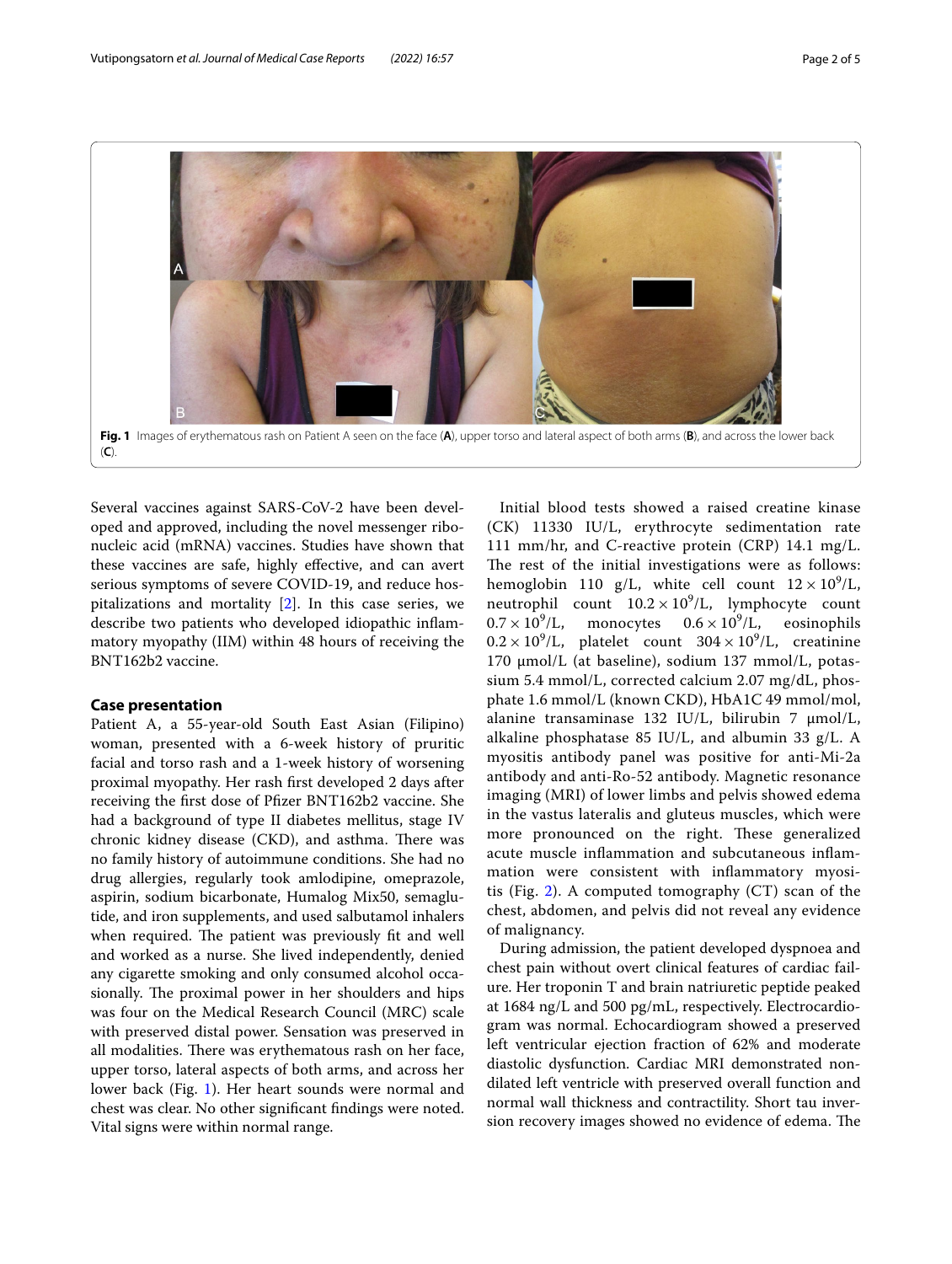

<span id="page-2-0"></span>patient could not tolerate further imaging with intravenous gadolinium.

She was diagnosed with dermatomyositis and treated with 3 days of pulsed intravenous methylprednisolone followed by oral prednisolone 40 mg once daily. As her condition was resistant to corticosteroids and her symptoms did not improve after 1 week, she received intravenous immunoglobulin (IVIG) and subsequently cyclophosphamide because of clinical concern of cardiac involvement, with good clinical response.

Patient A was followed up by the rheumatology and dermatology teams. Five months after the initial presentation, her proximal myopathy had completely resolved and there were no signs of cardiac failure. She had returned to work. However, she still experienced ongoing rashes on her face and chest, and was started on mycophenolate mofetil maintenance dose while remaining on prednisolone weaning regimen.

Patient B, a 72-year-old White British woman, presented with a 2-week history of proximal myopathy, reduced appetite, painless jaundice, and dark urine. Her symptoms developed a day after receiving the second dose of Pfzer BNT162b2 vaccine. Prior to her acute condition, she did not have any history of muscle weakness. She had a history of out-of-hospital cardiac arrest 7 years ago, and no other medical conditions. Her regular medications included atorvastatin, aspirin, bisoprolol, and omeprazole. There were no drug allergies. She was a retiree who was previously ft and well and lived independently. She denied any cigarette smoking and

only consumed alcohol occasionally. On examination, she was unable to get out of bed. The powers on her proximal (shoulders and hips) and distal muscles were two and four on the MRC scale, respectively. Sensation was preserved in all modalities. Patient had normal heart sounds, clear chest, and a normal swallow. No other signifcant fndings were noted. She had a CK of 10,222 IU/L, creatinine of 721 μmol/L, and tested positive for anti-fibrillarin antibody. The rest of the initial blood tests were as follows: hemoglobin 144 g/L, white cell count  $10.5 \times 10^9$ /L, neutrophil count  $8.6 \times 10^9$ /L, lymphocytes  $1.4 \times 10^9$ /L, monocytes  $1.0 \times 10^9$ /L, eosinophils  $0.1 \times 10^9$ /L, platelet count  $181 \times 10^9$ /L, CRP 75.1 mg/L, sodium 135 mmol/L, potassium 3.7 mmol/L, corrected calcium 1.92 mg/dL, phosphate 2.24 mmol/L, parathyroid hormone 38.4 pmol/L, alanine transaminase 246 IU/L, bilirubin 103 μmol/L, alkaline phosphatase 1569 IU/L, and albumin 43 g/L. CT scan showed a suspected pancreatic head tumor with no evidence of metastasis. Endoscopic retrograde cholangiopancreatography revealed a biliary stricture and a biliary brushing cytology showed cells that were suspicious of malignancy.

Prior to imaging, diferential diagnoses included rhabdomyolysis secondary to statin and omeprazole usage, and statin-induced necrotizing myositis. However, the patient tested negative for anti-3-hydroxy-3-methylglutaryl coenzyme A reductase antibody and other etiologies were deemed more likely. She was diagnosed with infammatory myositis secondary to either pancreatic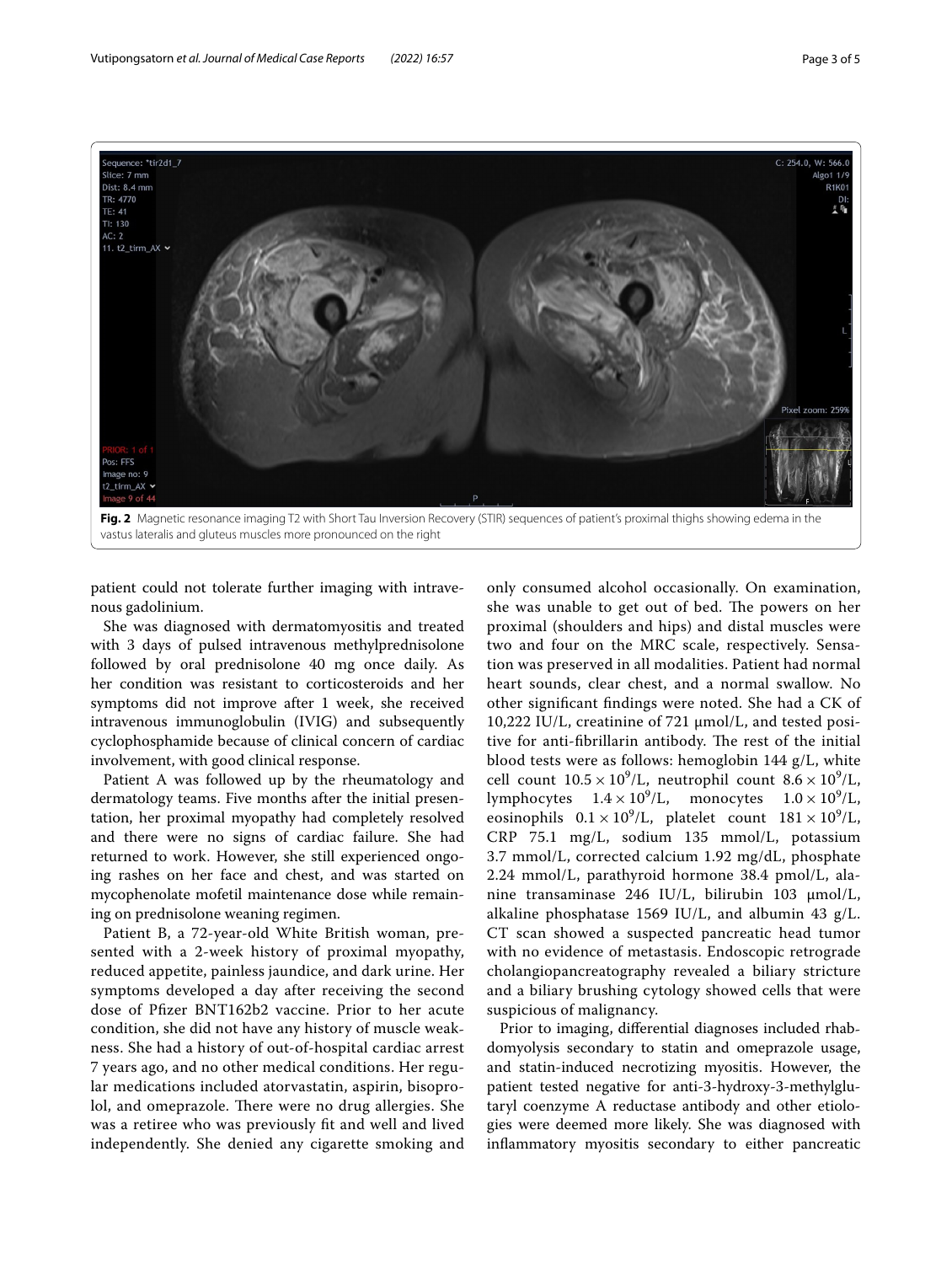malignancy or SARS-CoV-2 vaccine. Similar to Patient A, she was initially treated with pulsed intravenous methylprednisolone and oral prednisolone 40 mg once daily, and subsequently received IVIG due to progressive myopathy resistant to 6 days of corticosteroids. Her condition improved clinically and biochemically following a gradual taper of corticosteroid therapy. She was later transferred to a hepatobiliary center for management of her malignancy, where a subsequent pancreas biopsy revealed a moderately to poorly diferentiated ductal adenocarcinoma with extensive infltration (T2 N2 Mx R1 staging). She received a Whipple's procedure and would be followed-up at that center.

Both cases were reported to the Medicines and Healthcare Products Regulatory Agency via the Yellow Card Scheme.

# **Discussion and conclusions**

IIMs are a group of conditions that include dermatomyositis, polymyositis, and immune-mediated necrotizing myopathy. They share common clinical features such as muscle weakness and infammation, skin disease, or other organ-specifc manifestations. Variation in extramuscular fndings, serology, and biopsy results diferentiates one condition from another [[3\]](#page-4-2).

At present, there is only one reported case of SARS-CoV-2 vaccine-related IIM, where the myositis was localized to the location of intramuscular injection  $[4]$  $[4]$ . The patient was managed conservatively without any immunosuppressants. The authors postulated that in addition to the minor muscle injury from injection, there were unknown mechanisms driving the infammatory process. In our cases, the myositis was systemic and severe, and both patients required and responded well to corticosteroid and immunoglobulin therapy.

Without more cases and convincing pathophysiology, it is not possible to conclude that our patients developed infammatory myopathy because of the SARS-CoV-2 vaccine, especially in Patient B who might have developed myositis as a paraneoplastic complication of pancreatic malignancy, a well-recognized association [[5\]](#page-4-4). It is also possible that both patients were predisposed to autoimmune disease, whether from preexisting cancer or otherwise, and the vaccine provided the fnal necessary stimulus to propagate the cascade of autoimmunity to manifest in clinical disease. Regardless, the timing of the disease onset shortly after the vaccine administration and the lack of previous history and family history of autoimmune disorders raise an important question of this novel mRNA therapy.

There are a few proposed mechanisms in drug-induced myopathy: direct myotoxicity, indirect muscle damage, and immunologically related infammation. Drugs that directly cause myotoxicity, such as glucocorticoids, accumulate in muscle tissues and damage them, while others can indirectly damage tissue by inducing hyperthermia or hyperkinesis [\[6](#page-4-5)]. If there is a causal link between mRNA vaccines and IIMs, the process is likely immunological since mRNA and lipid vector are not known to damage muscle tissues directly or indirectly. Cases of immunologically related drug-induced myopathy have been reported in immune checkpoint inhibitors and interferon-alpha, although the precise mechanisms are not elucidated [[7\]](#page-4-6).

SARS-CoV-2 infection itself has been associated with autoimmune conditions such as pediatric infammatory multisystemic syndrome and Guillain–Barré syndrome [[8\]](#page-4-7). Furthermore, a recent study in dermatomyositis patients identifes three T cell receptor epitopes specifc to SARS-CoV-2 (O-ribose methyltransferase, RNAdependent RNA polymerase, and 3′-to-5′ exonuclease proteins), suggesting a potential for the virus to contribute to myositis development [[9\]](#page-4-8). mRNA vaccines, which contain a genetic blueprint for SARS-CoV-2 spike protein, may therefore trigger a similar process. Theoretically, mRNA may bind to pattern recognition receptors prior to translation, be recognized by Toll-like receptors and activate pro-infammatory cascade including type I interferon response, which is linked to dermatomyositis [[10\]](#page-4-9). In other cases of vaccine-related autoimmune diseases such as the A/New Jersey infuenza vaccine and Guillain–Barré syndrome, it is postulated that molecular mimicry or genetic susceptibility are responsible for this association, however, none has been proven [[11](#page-4-10)].

A recent review article discusses various neurological autoimmune disorders encountered within 1–4 weeks of SARS-CoV-2 vaccination  $[12]$ . These included demyelinating disease, infammatory peripheral neuropathies, and two patients with de novo infammatory myositis. Similar to our two patients here, both cases were female, and both required corticosteroid therapy and improved with immunosuppression. The authors concluded that the incidence of these autoimmune events were low, patient outcomes were favorable, and the benefts of vaccination outweighed the comparatively small risks.

Indeed, in this report, we described two cases of IIMs that developed shortly after receiving the BNT162b2 vaccine. However, without more robust evidence, it is not possible to conclude that there is a causal relationship between the two. Furthermore, even if there was an association between IIM and SARS-CoV-2 vaccine, the risk is extremely small given that there were over 617,000 people who received at least one dose of the vaccine in the boroughs covered by our hospital at the time [\[13\]](#page-4-12), translating to 1 case in 308,000 individuals. In contrast, SARS-CoV-2 has infected over 170 million people and caused 3.5 million deaths globally [[1\]](#page-4-0), highlighting the drastic